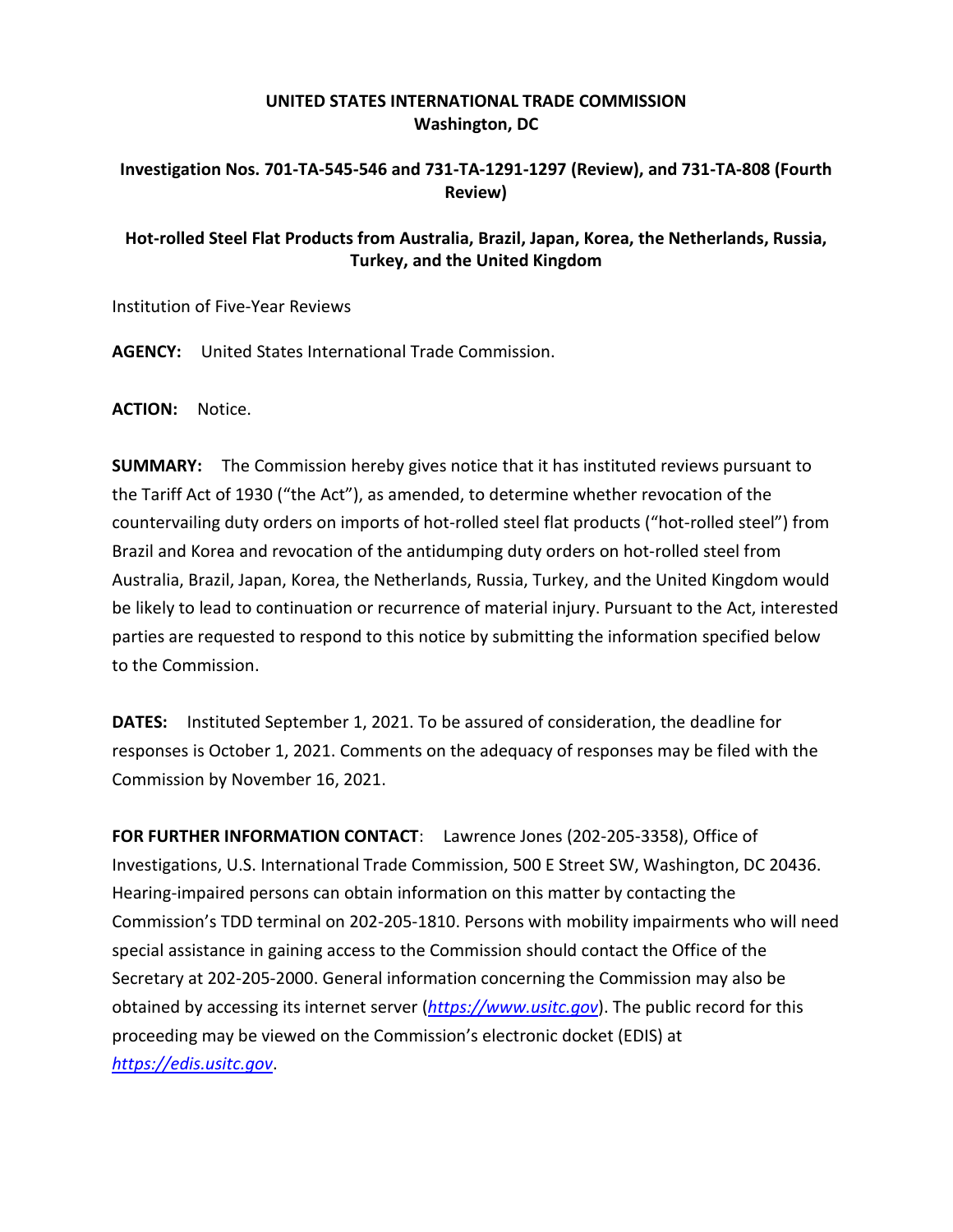## **SUPPLEMENTARY INFORMATION**:

Background.-- Effective July 12, 1999, the Department of Commerce ("Commerce") suspended the antidumping duty investigation on hot-rolled steel imports from Russia (64 FR 38642, July 19, 1999). Following first five-year reviews by Commerce and the Commission, effective May 12, 2005, Commerce issued a continuation of the suspended investigation on imports of hot-rolled steel from Russia (70 FR 32571, June 3, 2005). Following second five-year reviews by Commerce and the Commission, effective June 17, 2011, Commerce issued a continuation of the suspended investigation on imports of hot-rolled steel from Russia (76 FR 35400, June 17, 2011). Effective December 19, 2014, Commerce terminated the agreement suspending the antidumping duty investigation on hot-rolled steel from Russia and issued an antidumping duty order (79 FR 77455, December 24, 2014). Following the expedited, third fiveyear reviews by Commerce and the Commission, effective October 20, 2016, Commerce issued a continuation of the antidumping duty order on imports of hot-rolled steel from Russia (81 FR 72569, October 20, 2016).

On October 3, 2016, Commerce issued countervailing duty orders on imports of hot-rolled steel from Brazil and Korea and antidumping duty orders on imports of hot-rolled steel from Australia, Brazil, Japan, Korea, the Netherlands, Turkey, and the United Kingdom (81 FR 67960 and 81 FR 67962).

The Commission is conducting first five-year reviews of the orders concerning Australia, Brazil, Japan, Korea, the Netherlands, Turkey, and the United Kingdom and a fourth five-year review of the order concerning Russia pursuant to section 751(c) of the Act, as amended (19 U.S.C. 1675(c)), to determine whether revocation of the orders would be likely to lead to continuation or recurrence of material injury to the domestic industry within a reasonably foreseeable time. Provisions concerning the conduct of this proceeding may be found in the Commission's Rules of Practice and Procedure at 19 CFR Part 201, Subparts A and B, and 19 CFR Part 207, Subparts A and F. The Commission will assess the adequacy of interested party responses to this notice of institution to determine whether to conduct a full review or an expedited review. The Commission's determination in any expedited review will be based on the facts available, which may include information provided in response to this notice.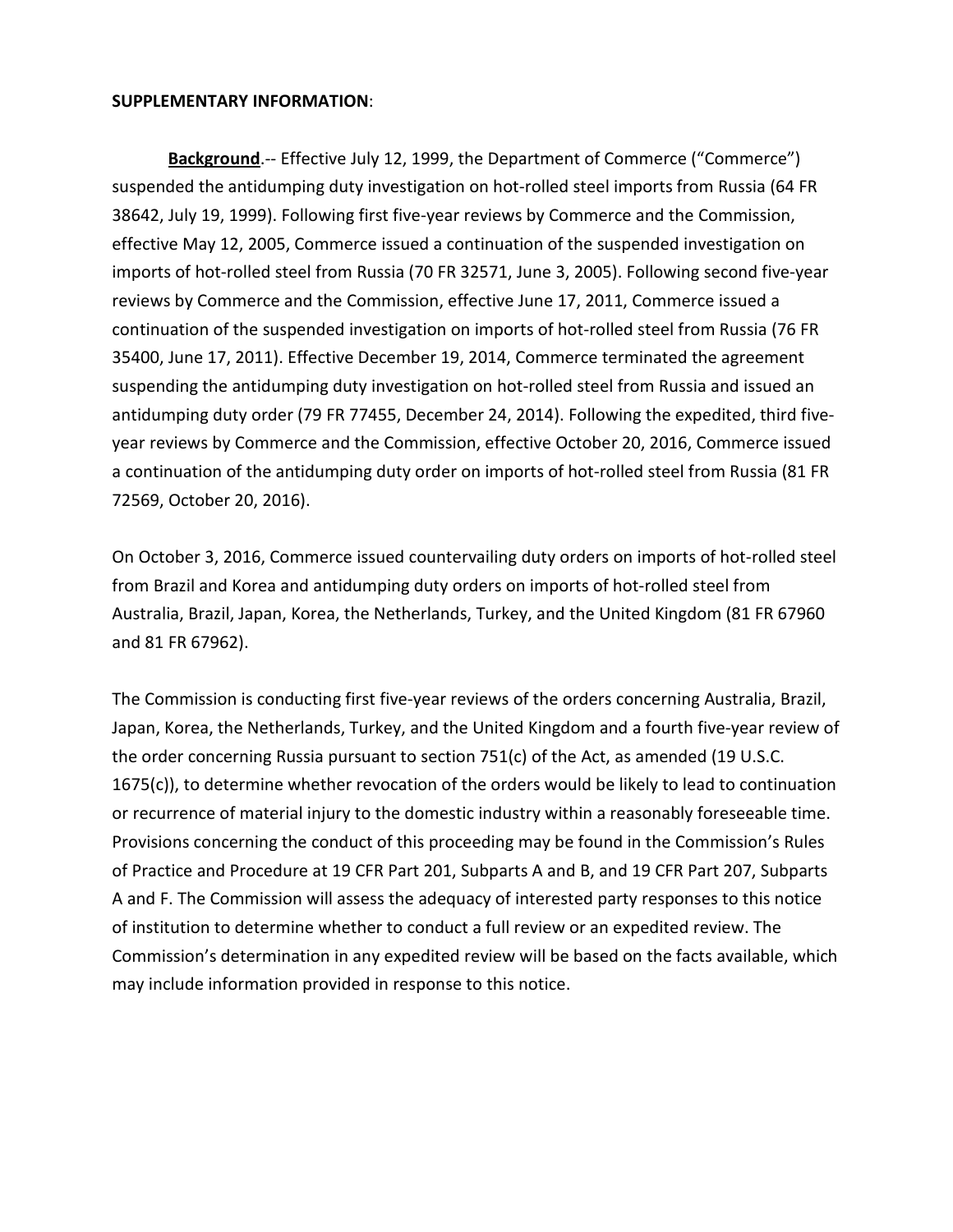**Definitions**.--The following definitions apply to these reviews:

- (1) *Subject Merchandise* is the class or kind of merchandise that is within the scope of these five-year reviews, as defined by the Department of Commerce.
- (2) The *Subject Countries* in these reviews are Australia, Brazil, Japan, Korea, the Netherlands, Russia, Turkey, and the United Kingdom.
- (3) The *Domestic Like Product* is the domestically produced product or products which are like, or in the absence of like, most similar in characteristics and uses with, the *Subject Merchandise*. In its original determination and its first, second, and third five-year review determinations (Russia), and in its original determinations (Australia, Brazil, Japan, Korea, the Netherlands, Turkey, and the United Kingdom), the Commission defined a single *Domestic Like Product* consisting of all hot-rolled steel, coextensive with Commerce's scope.
- (4) The *Domestic Industry* is the U.S. producers as a whole of the *Domestic Like Product*, or those producers whose collective output of the *Domestic Like Product* constitutes a major proportion of the total domestic production of the product. In its original determination and its first, second, and third five-year review determinations (Russia), and in its original determinations (Australia, Brazil, Japan, Korea, the Netherlands, Turkey, and the United Kingdom), the Commission defined the *Domestic Industry* as all domestic producers of hotrolled steel.
- (5) An *Importer* is any person or firm engaged, either directly or through a parent company or subsidiary, in importing the *Subject Merchandise* into the United States from a foreign manufacturer or through its selling agent.

**Participation in the proceeding and public service list.**--Persons, including industrial users of the *Subject Merchandise* and, if the merchandise is sold at the retail level, representative consumer organizations, wishing to participate in the proceeding as parties must file an entry of appearance with the Secretary to the Commission, as provided in § 201.11(b)(4) of the Commission's rules, no later than 21 days after publication of this notice in the *Federal*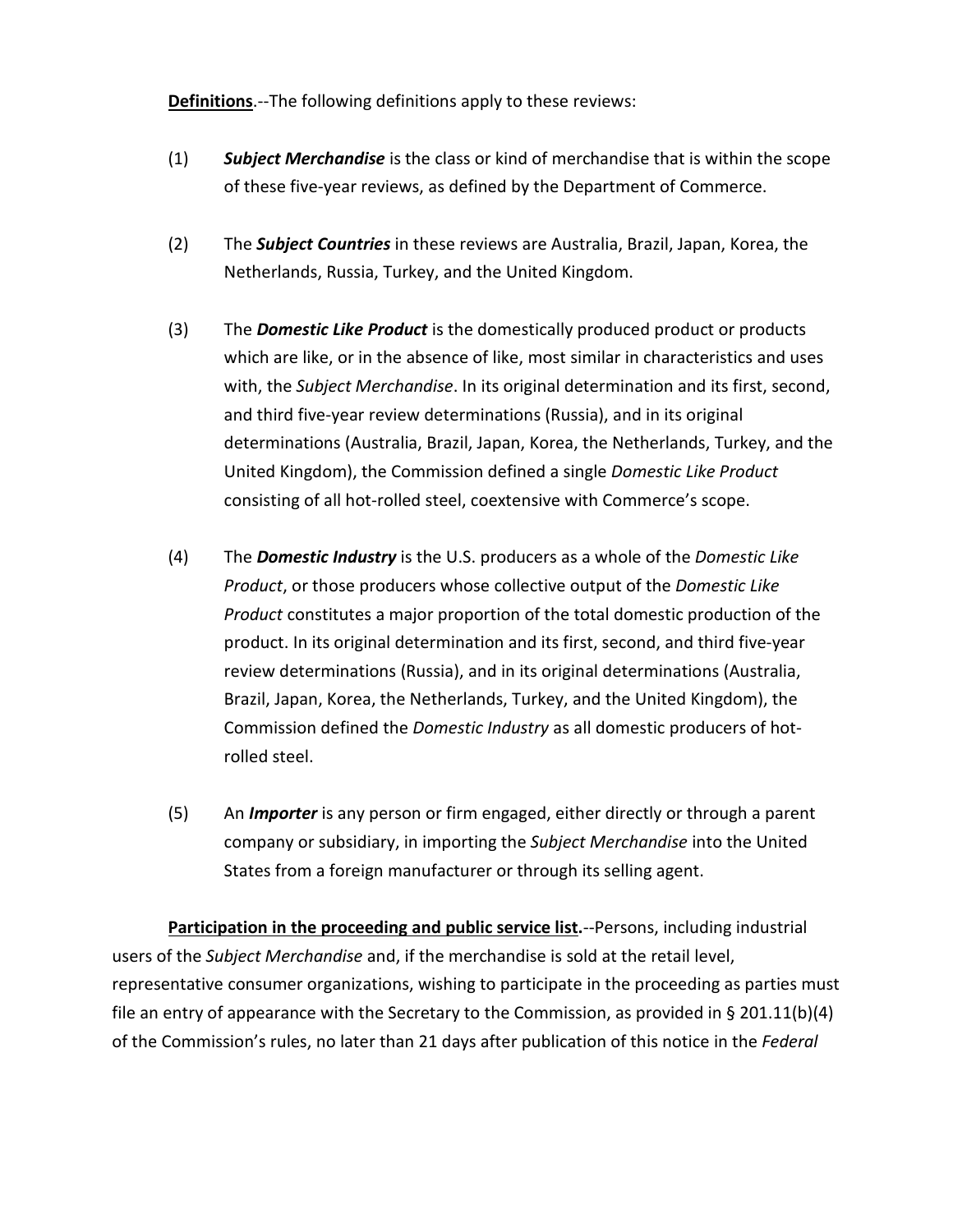*Register*. The Secretary will maintain a public service list containing the names and addresses of all persons, or their representatives, who are parties to the proceeding.

Former Commission employees who are seeking to appear in Commission five-year reviews are advised that they may appear in a review even if they participated personally and substantially in the corresponding underlying original investigation or an earlier review of the same underlying investigation. The Commission's designated agency ethics official has advised that a five-year review is not the same particular matter as the underlying original investigation, and a five-year review is not the same particular matter as an earlier review of the same underlying investigation for purposes of 18 U.S.C. 207, the post-employment statute for Federal employees, and Commission rule 201.15(b) (19 CFR 201.15(b)), 79 FR 3246 (Jan. 17, 2014), 73 FR 24609 (May 5, 2008). Consequently, former employees are not required to seek Commission approval to appear in a review under Commission rule 19 CFR 201.15, even if the corresponding underlying original investigation or an earlier review of the same underlying investigation was pending when they were Commission employees. For further ethics advice on this matter, contact Charles Smith, Office of the General Counsel, at 202-205-3408.

**Limited disclosure of business proprietary information (BPI) under an administrative protective order (APO) and APO service list**.--Pursuant to § 207.7(a) of the Commission's rules, the Secretary will make BPI submitted in this proceeding available to authorized applicants under the APO issued in the proceeding, provided that the application is made no later than 21 days after publication of this notice in the *Federal Register*. Authorized applicants must represent interested parties, as defined in 19 U.S.C. 1677(9), who are parties to the proceeding. A separate service list will be maintained by the Secretary for those parties authorized to receive BPI under the APO.

**Certification**.--Pursuant to § 207.3 of the Commission's rules, any person submitting information to the Commission in connection with this proceeding must certify that the information is accurate and complete to the best of the submitter's knowledge. In making the certification, the submitter will acknowledge that information submitted in response to this request for information and throughout this proceeding or other proceeding may be disclosed to and used: (i) by the Commission, its employees and Offices, and contract personnel (a) for developing or maintaining the records of this or a related proceeding, or (b) in internal investigations, audits, reviews, and evaluations relating to the programs, personnel, and operations of the Commission including under 5 U.S.C. Appendix 3; or (ii) by U.S. government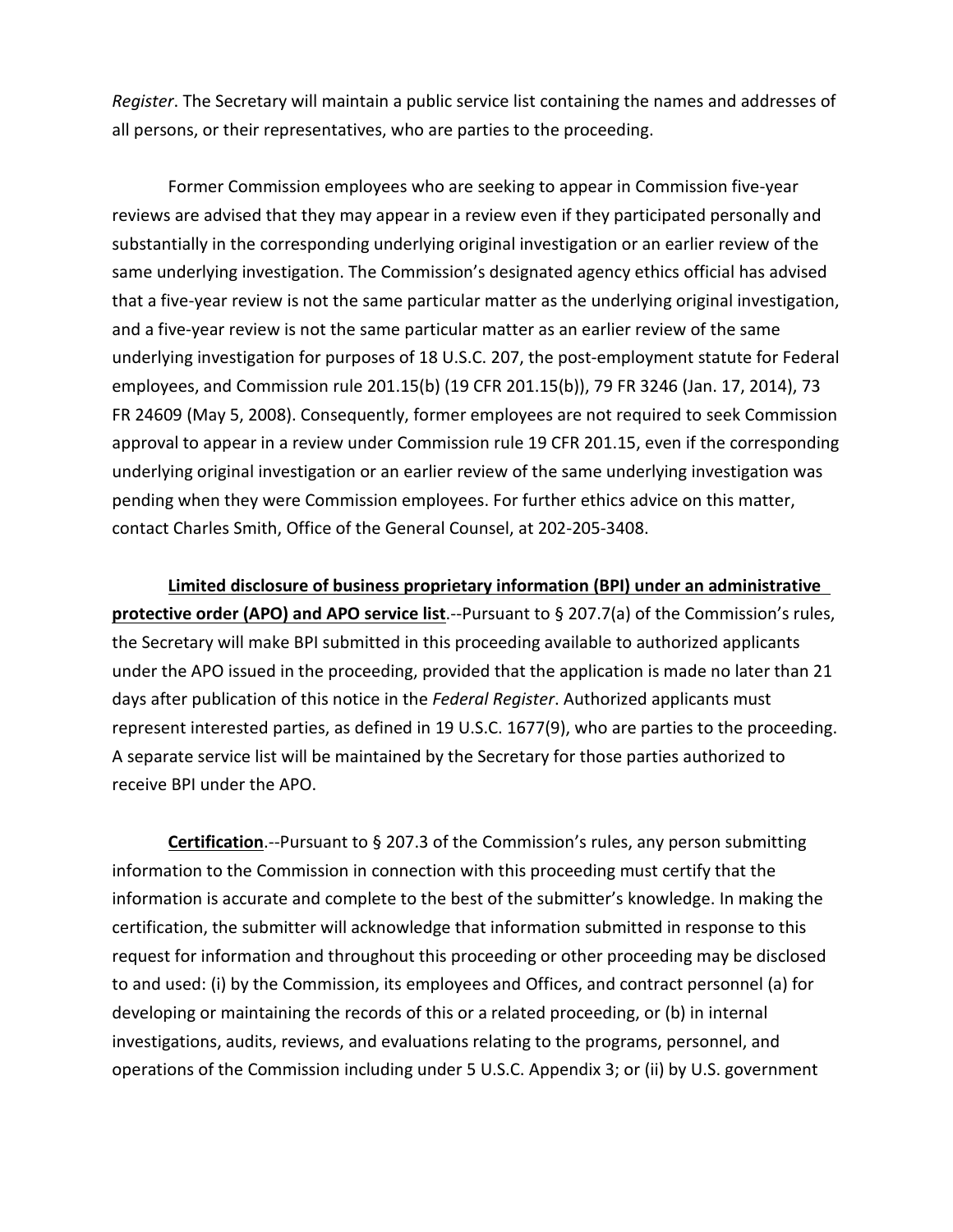employees and contract personnel, solely for cybersecurity purposes. All contract personnel will sign appropriate nondisclosure agreements.

**Written submissions**.--Pursuant to § 207.61 of the Commission's rules, each interested party response to this notice must provide the information specified below. The deadline for filing such responses is October 1, 2021. Pursuant to § 207.62(b) of the Commission's rules, eligible parties (as specified in Commission rule 207.62(b)(1)) may also file comments concerning the adequacy of responses to the notice of institution and whether the Commission should conduct an expedited or full review. The deadline for filing such comments is November 16, 2021. All written submissions must conform with the provisions of § 201.8 of the Commission's rules; any submissions that contain BPI must also conform with the requirements of §§ 201.6, 207.3, and 207.7 of the Commission's rules. The Commission's *Handbook on Filing Procedures*, available on the Commission's website at

[https://www.usitc.gov/documents/handbook\\_on\\_filing\\_procedures.pdf,](https://www.usitc.gov/documents/handbook_on_filing_procedures.pdf) elaborates upon the Commission's procedures with respect to filings. Also, in accordance with §§ 201.16(c) and 207.3 of the Commission's rules, each document filed by a party to the proceeding must be served on all other parties to the proceeding (as identified by either the public or APO service list as appropriate), and a certificate of service must accompany the document (if you are not a party to the proceeding you do not need to serve your response).

Please note the Secretary's Office will accept only electronic filings at this time. Filings must be made through the Commission's Electronic Document Information System (EDIS, [https://edis.usitc.gov\)](https://edis.usitc.gov/). No in-person paper-based filings or paper copies of any electronic filings will be accepted until further notice.

No response to this request for information is required if a currently valid Office of Management and Budget ("OMB") number is not displayed; the OMB number is 3117 0016/USITC No. 21-5-498, expiration date June 30, 2023. Public reporting burden for the request is estimated to average 15 hours per response. Please send comments regarding the accuracy of this burden estimate to the Office of Investigations, U.S. International Trade Commission, 500 E Street SW, Washington, DC 20436.

**Inability to provide requested information**.--Pursuant to § 207.61(c) of the Commission's rules, any interested party that cannot furnish the information requested by this notice in the requested form and manner shall notify the Commission at the earliest possible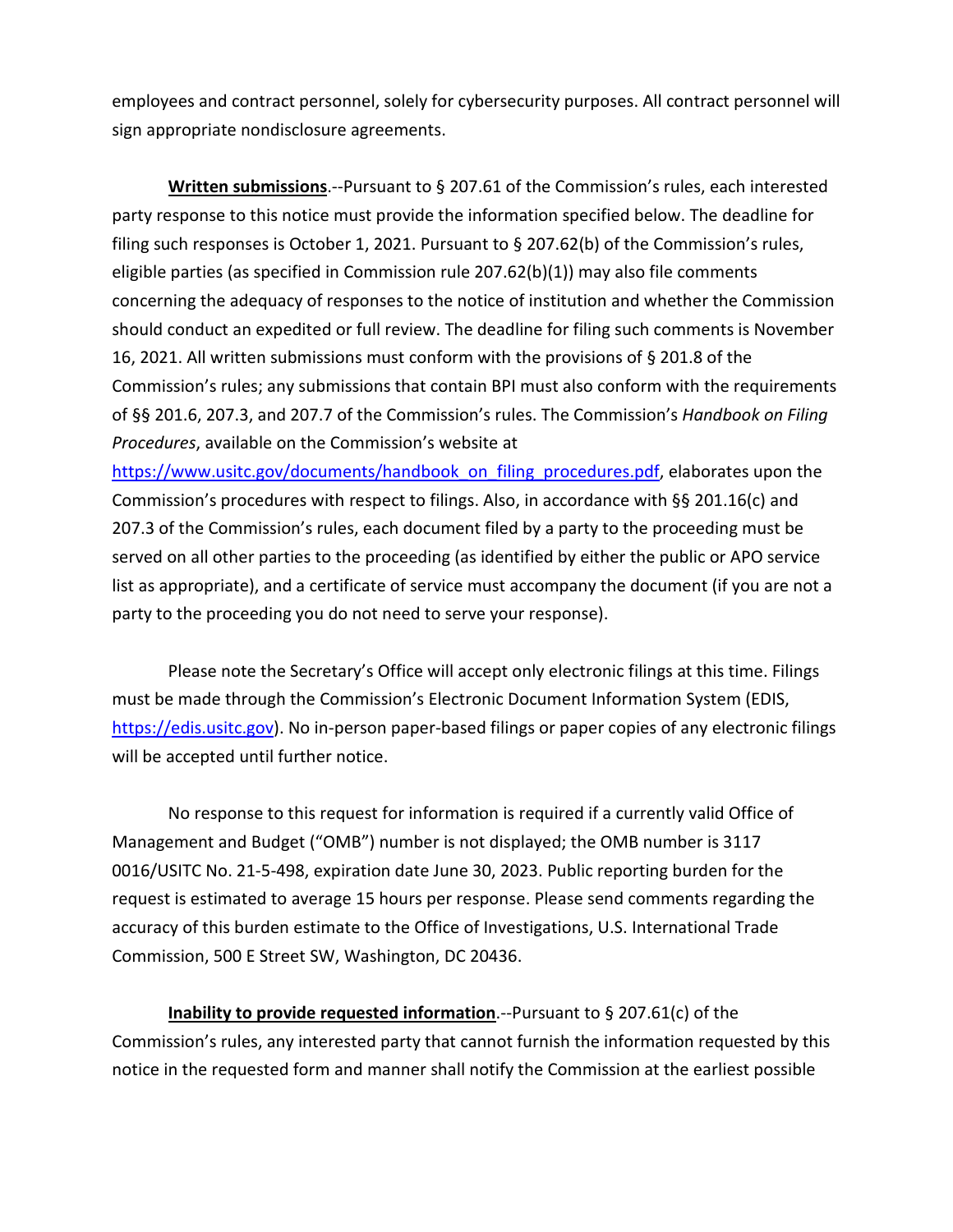time, provide a full explanation of why it cannot provide the requested information, and indicate alternative forms in which it can provide equivalent information. If an interested party does not provide this notification (or the Commission finds the explanation provided in the notification inadequate) and fails to provide a complete response to this notice, the Commission may take an adverse inference against the party pursuant to § 776(b) of the Act (19 U.S.C. 1677e(b)) in making its determination in the review.

**INFORMATION TO BE PROVIDED IN RESPONSE TO THIS NOTICE OF INSTITUTION**: If you are a domestic producer, union/worker group, or trade/business association; import/export *Subject Merchandise* from more than one *Subject Country*; or produce *Subject Merchandise* in more than one *Subject Country*, you may file a single response. If you do so, please ensure that your response to each question includes the information requested for each pertinent *Subject Country.* As used below, the term "firm" includes any related firms.

- (1) The name and address of your firm or entity (including World Wide Web address) and name, telephone number, fax number, and E-mail address of the certifying official.
- (2) A statement indicating whether your firm/entity is an interested party under 19 U.S.C. 1677(9) and if so, how, including whether your firm/entity is a U.S. producer of the *Domestic Like Product*, a U.S. union or worker group, a U.S. importer of the *Subject Merchandi*se, a foreign producer or exporter of the *Subject Merchandise*, a U.S. or foreign trade or business association (a majority of whose members are interested parties under the statute), or another interested party (including an explanation). If you are a union/worker group or trade/business association, identify the firms in which your workers are employed or which are members of your association.
- (3) A statement indicating whether your firm/entity is willing to participate in this proceeding by providing information requested by the Commission.
- (4) A statement of the likely effects of the revocation of the countervailing and the antidumping duty orders on the *Domestic Industry* in general and/or your firm/entity specifically. In your response, please discuss the various factors specified in § 752(a) of the Act (19 U.S.C. 1675a(a)) including the likely volume of subject imports, likely price effects of subject imports, and likely impact of imports of *Subject Merchandise* on the *Domestic Industry*.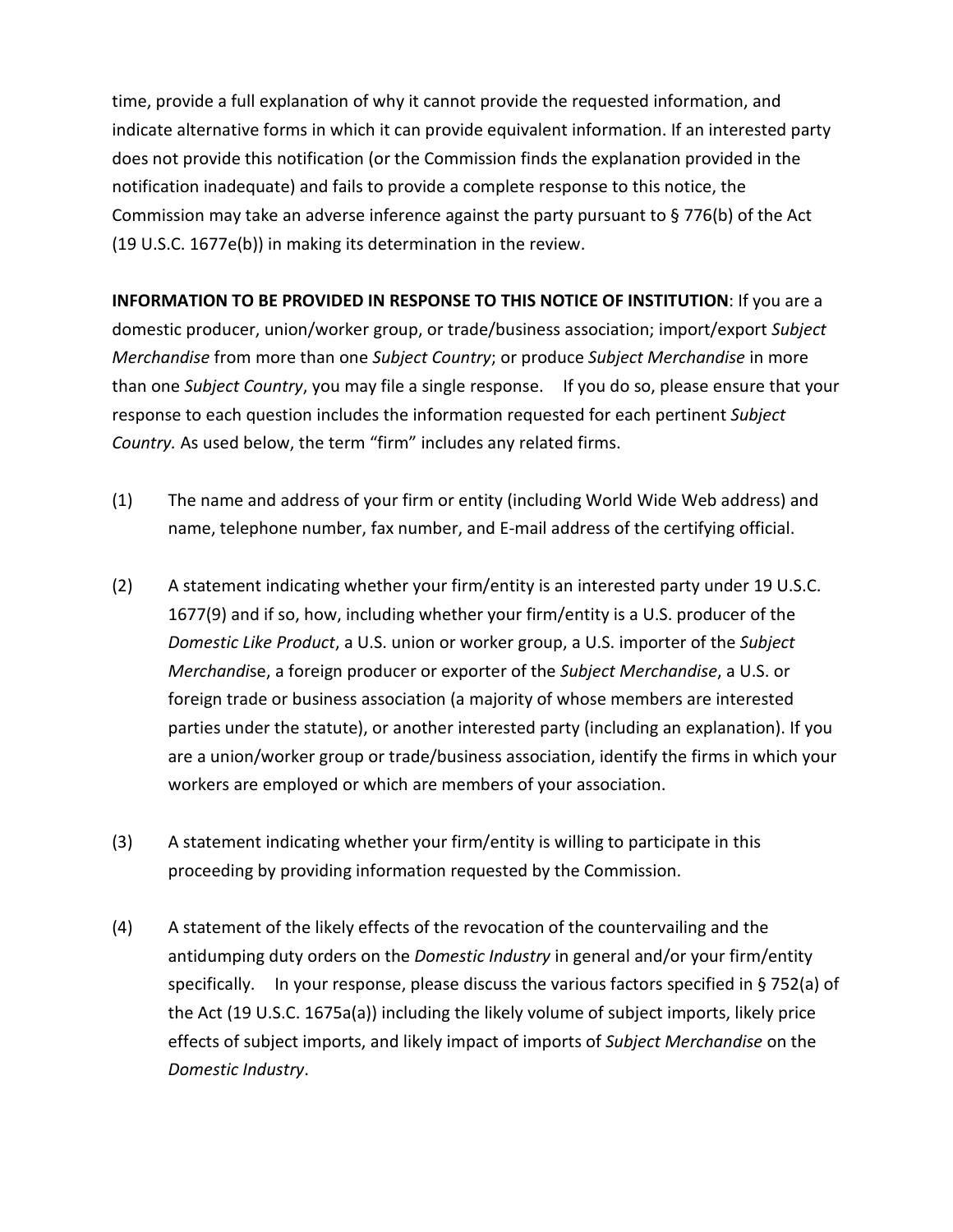- (5) A list of all known and currently operating U.S. producers of the *Domestic Like Product*. Identify any known related parties and the nature of the relationship as defined in § 771(4)(B) of the Act (19 U.S.C. 1677(4)(B)).
- (6) A list of all known and currently operating U.S. importers of the *Subject Merchandise* and producers of the *Subject Merchandise* in each *Subject Country* that currently export or have exported *Subject Merchandise* to the United States or other countries after October 2016.
- (7) A list of 3-5 leading purchasers in the U.S. market for the *Domestic Like Product* and the *Subject Merchandise* (including street address, World Wide Web address, and the name, telephone number, fax number, and E-mail address of a responsible official at each firm).
- (8) A list of known sources of information on national or regional prices for the *Domestic Like Product* or the *Subject Merchandise* in the U.S. or other markets.
- (9) If you are a U.S. producer of the *Domestic Like Product*, provide the following information on your firm's operations on that product during calendar year 2020, except as noted (report quantity data in short tons and value data in U.S. dollars, f.o.b. plant). If you are a union/worker group or trade/business association, provide the information, on an aggregate basis, for the firms in which your workers are employed/which are members of your association.
	- (a) Production (quantity) and, if known, an estimate of the percentage of total U.S. production of the *Domestic Like Product* accounted for by your firm's(s') production;
	- (b) Capacity (quantity) of your firm to produce the *Domestic Like Product* (that is, the level of production that your establishment(s) could reasonably have expected to attain during the year, assuming normal operating conditions (using equipment and machinery in place and ready to operate), normal operating levels (hours per week/weeks per year), time for downtime, maintenance, repair, and cleanup, and a typical or representative product mix);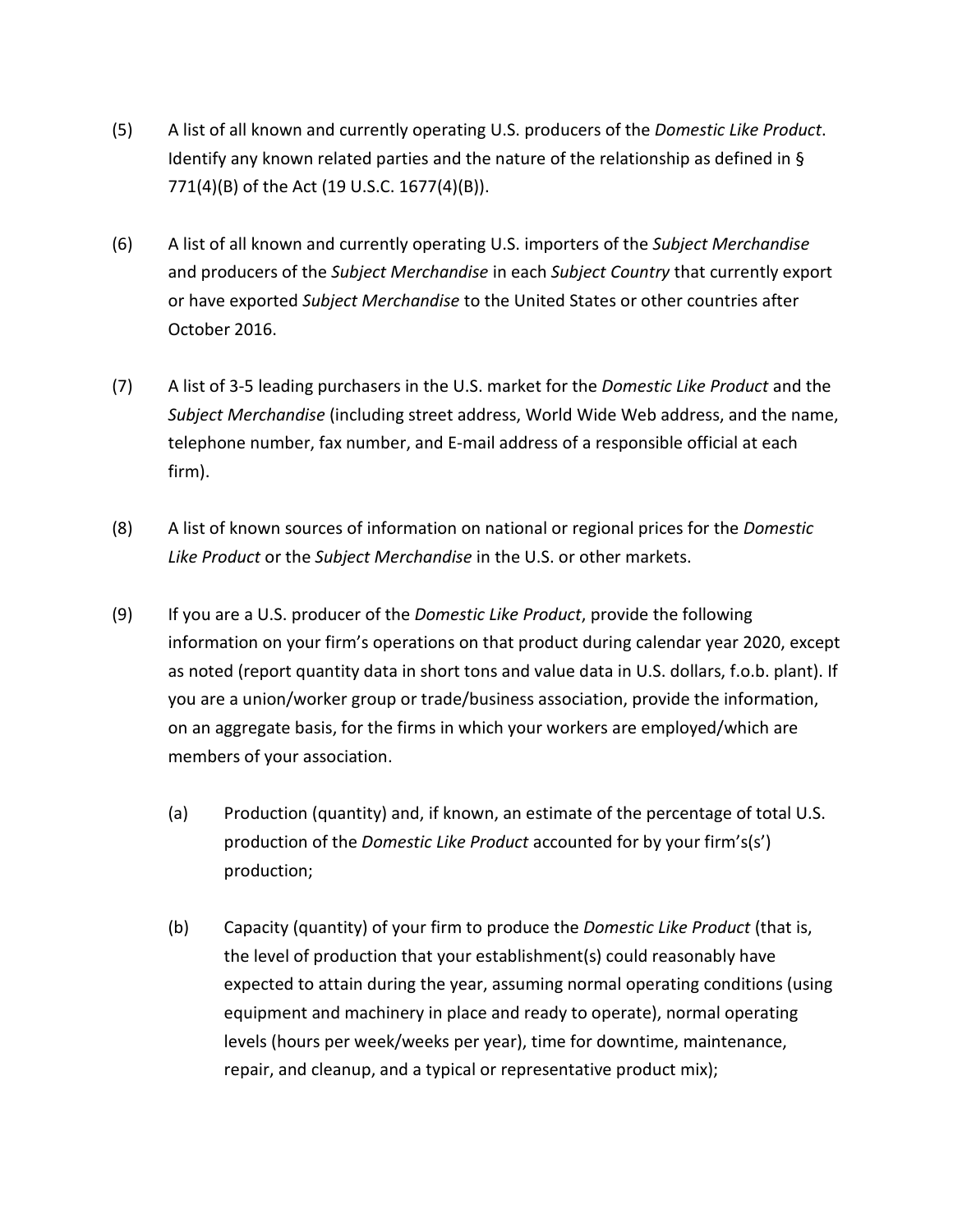- (c) the quantity and value of U.S. commercial shipments of the *Domestic Like Product* produced in your U.S. plant(s);
- (d) the quantity and value of U.S. internal consumption/company transfers of the *Domestic Like Product* produced in your U.S. plant(s); and
- (e) the value of (i) net sales, (ii) cost of goods sold (COGS), (iii) gross profit, (iv) selling, general and administrative (SG&A) expenses, and (v) operating income of the *Domestic Like Product* produced in your U.S. plant(s) (include both U.S. and export commercial sales, internal consumption, and company transfers) for your most recently completed fiscal year (identify the date on which your fiscal year ends).
- (10) If you are a U.S. importer or a trade/business association of U.S. importers of the *Subject Merchandise* from any *Subject Country*, provide the following information on your firm's(s') operations on that product during calendar year 2020 (report quantity data in short tons and value data in U.S. dollars). If you are a trade/business association, provide the information, on an aggregate basis, for the firms which are members of your association.
	- (a) The quantity and value (landed, duty-paid but not including antidumping or countervailing duties) of U.S. imports and, if known, an estimate of the percentage of total U.S. imports of *Subject Merchandise* from each *Subject Country* accounted for by your firm's(s') imports;
	- (b) the quantity and value (f.o.b. U.S. port, including antidumping and/or countervailing duties) of U.S. commercial shipments of *Subject Merchandise* imported from each *Subject Country*; and
	- (c) the quantity and value (f.o.b. U.S. port, including antidumping and/or countervailing duties) of U.S. internal consumption/company transfers of *Subject Merchandise* imported from each *Subject Country*.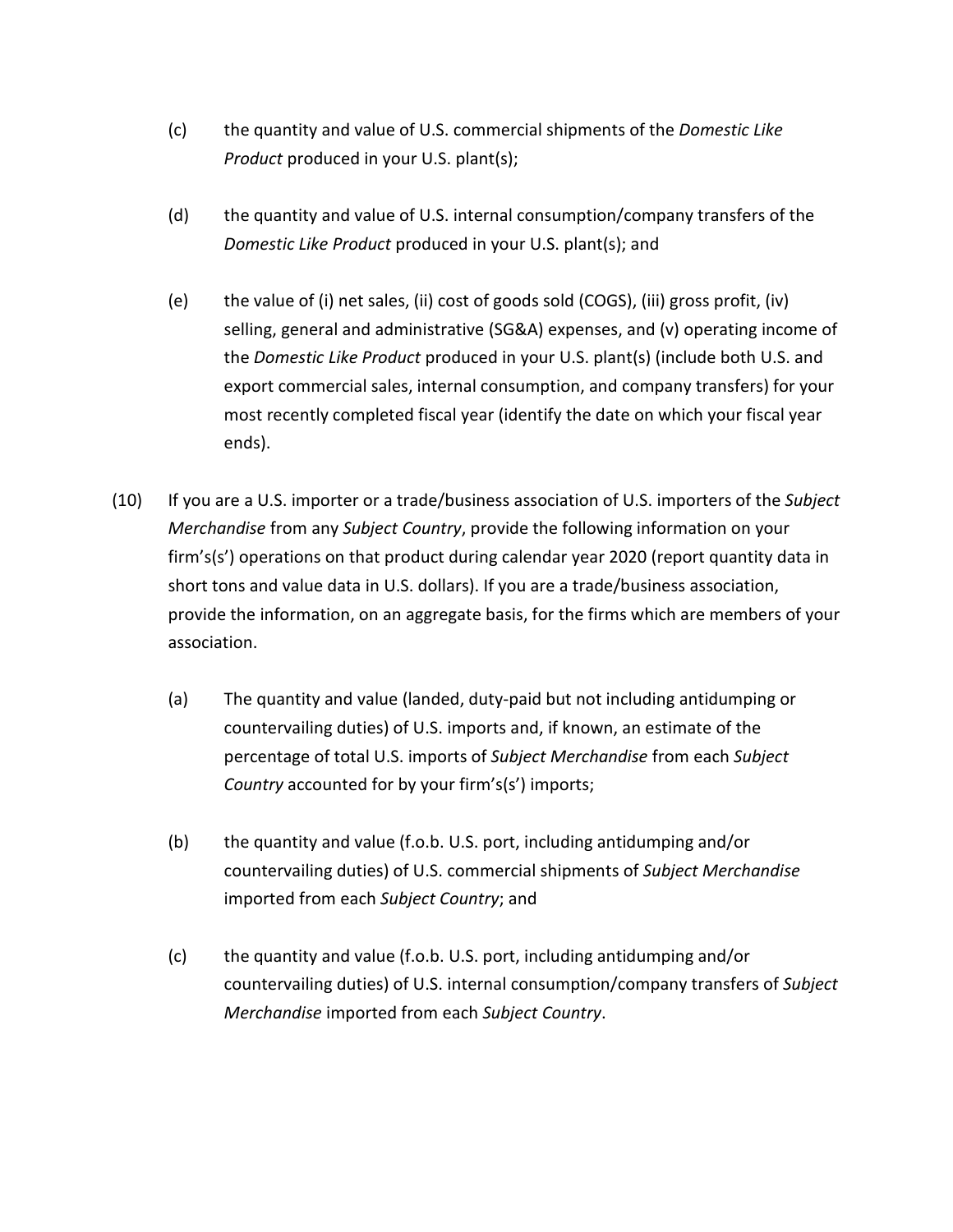- (11) If you are a producer, an exporter, or a trade/business association of producers or exporters of the *Subject Merchandise* in any *Subject Country*, provide the following information on your firm's(s') operations on that product during calendar year 2020 (report quantity data in short tons and value data in U.S. dollars, landed and duty-paid at the U.S. port but not including antidumping or countervailing duties). If you are a trade/business association, provide the information, on an aggregate basis, for the firms which are members of your association.
	- (a) Production (quantity) and, if known, an estimate of the percentage of total production of *Subject Merchandise* in each *Subject Country* accounted for by your firm's(s') production;
	- (b) Capacity (quantity) of your firm(s) to produce the *Subject Merchandise* in each *Subject Country* (that is, the level of production that your establishment(s) could reasonably have expected to attain during the year, assuming normal operating conditions (using equipment and machinery in place and ready to operate), normal operating levels (hours per week/weeks per year), time for downtime, maintenance, repair, and cleanup, and a typical or representative product mix); and
	- (c) the quantity and value of your firm's(s') exports to the United States of *Subject Merchandise* and, if known, an estimate of the percentage of total exports to the United States of *Subject Merchandise* from each *Subject Country* accounted for by your firm's(s') exports.
- (12) Identify significant changes, if any, in the supply and demand conditions or business cycle for the *Domestic Like Product* that have occurred in the United States or in the market for the *Subject Merchandise* in each *Subject Country* after October 2016 and significant changes, if any, that are likely to occur within a reasonably foreseeable time. Supply conditions to consider include technology; production methods; development efforts; ability to increase production (including the shift of production facilities used for other products and the use, cost, or availability of major inputs into production); and factors related to the ability to shift supply among different national markets (including barriers to importation in foreign markets or changes in market demand abroad). Demand conditions to consider include end uses and applications; the existence and